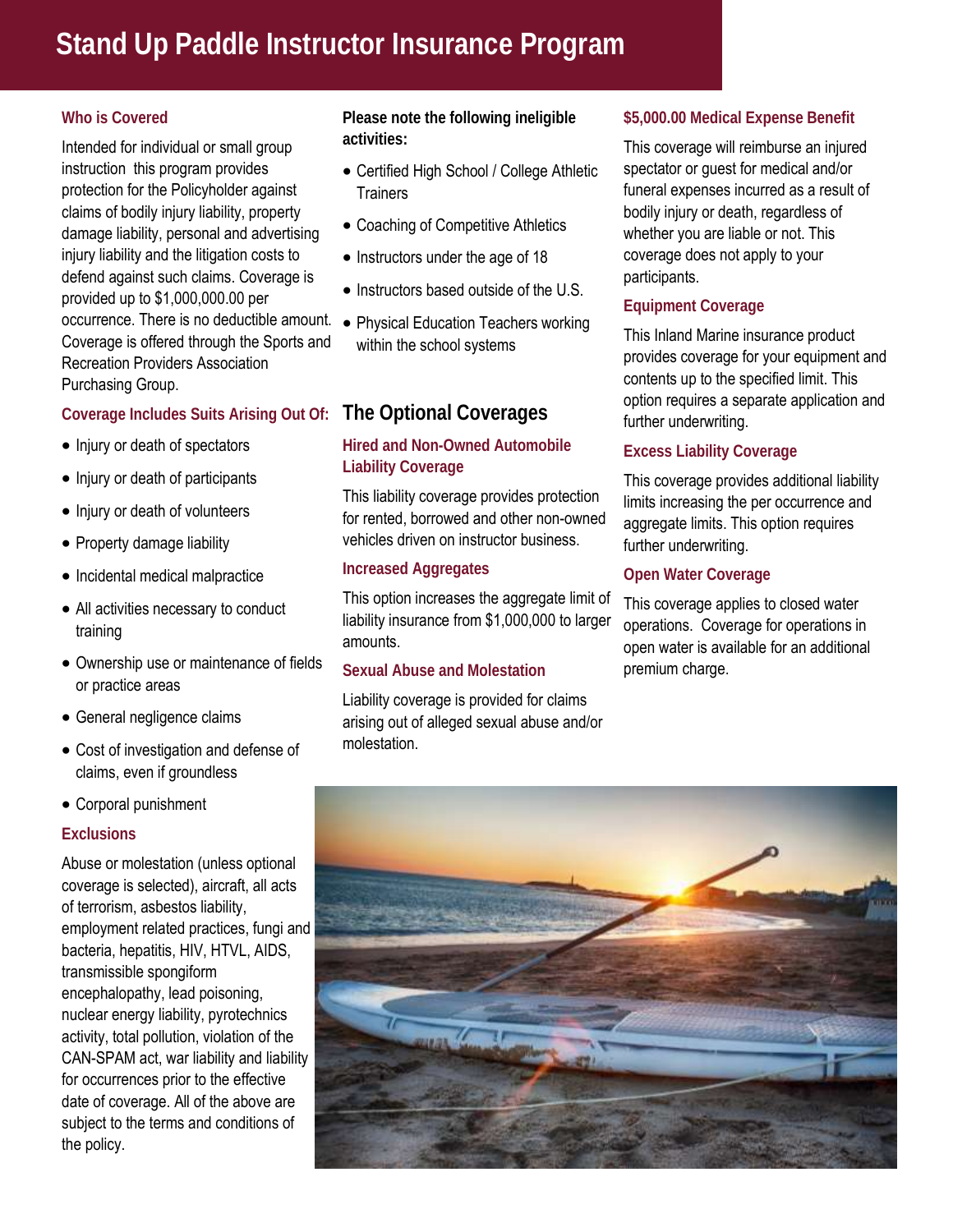# **Stand Up Paddle Instructor Insurance Program**

|    |                                                                                                                                                        |                                                                                                    | Part I Proposed Policyholder Please print or type                                                                                                                                                                                    |             |             |                   |                               |             |     |
|----|--------------------------------------------------------------------------------------------------------------------------------------------------------|----------------------------------------------------------------------------------------------------|--------------------------------------------------------------------------------------------------------------------------------------------------------------------------------------------------------------------------------------|-------------|-------------|-------------------|-------------------------------|-------------|-----|
| а. | Full Legal Name of Instructor ____________________<br>Are you 18 or older? $O$ Yes $O$ No (You are not eligible for this coverage if you are under 18) |                                                                                                    |                                                                                                                                                                                                                                      |             |             |                   |                               |             |     |
|    |                                                                                                                                                        |                                                                                                    |                                                                                                                                                                                                                                      |             |             |                   |                               |             |     |
| b. |                                                                                                                                                        |                                                                                                    |                                                                                                                                                                                                                                      |             |             |                   |                               |             |     |
|    |                                                                                                                                                        |                                                                                                    | Street                                                                                                                                                                                                                               |             |             | City              |                               | State       | Zip |
| С. |                                                                                                                                                        |                                                                                                    |                                                                                                                                                                                                                                      |             |             |                   |                               |             |     |
| d. |                                                                                                                                                        |                                                                                                    | Requested Effective Date of Coverage (12 months of coverage is provided)<br>12. movided Coverage Sprovided (12 months of coverage is provided)<br>2. movidate 2. movided Coverage (12 months of coverage is provided)<br>2. movidate |             |             |                   |                               |             |     |
|    |                                                                                                                                                        |                                                                                                    | Policy will become effective on the Requested Effective Date if (a) all required information is provided and (b) the Company has received the<br>initial premium onor before that date. Coverage is issued on an annual basis.       |             |             |                   |                               |             |     |
| е. |                                                                                                                                                        | Has your past liability coverage been cancelled in any way in the last three years? $O$ Yes $O$ No |                                                                                                                                                                                                                                      |             |             |                   |                               |             |     |
|    |                                                                                                                                                        |                                                                                                    |                                                                                                                                                                                                                                      |             |             |                   |                               |             |     |
|    |                                                                                                                                                        |                                                                                                    |                                                                                                                                                                                                                                      |             |             |                   |                               |             |     |
| f. |                                                                                                                                                        |                                                                                                    | Do you currently have a risk management plan? $\bigcirc$ Yes $\bigcirc$ No                                                                                                                                                           |             |             |                   |                               |             |     |
| g. |                                                                                                                                                        |                                                                                                    | Do you currently utilize a waiver system? $Q$ Yes $Q$ No                                                                                                                                                                             |             |             |                   |                               |             |     |
| h. |                                                                                                                                                        |                                                                                                    | Instructor Type (Check all that apply) C SUP Guide C SUP Instructor C SUP Pilates Instructor C SUP Yoga Instructor                                                                                                                   |             |             |                   |                               |             |     |
|    |                                                                                                                                                        |                                                                                                    | O SUP Rental Operator (requires separate policy) Note: SUP Rental Operator coverage will be bound separately. You will be contacted                                                                                                  |             |             |                   |                               |             |     |
|    |                                                                                                                                                        |                                                                                                    | with further information if you select his coverage.                                                                                                                                                                                 |             |             |                   |                               |             |     |
| İ. |                                                                                                                                                        |                                                                                                    |                                                                                                                                                                                                                                      |             |             |                   |                               |             |     |
| j. |                                                                                                                                                        |                                                                                                    |                                                                                                                                                                                                                                      |             |             |                   |                               |             |     |
| k. |                                                                                                                                                        |                                                                                                    |                                                                                                                                                                                                                                      |             |             |                   |                               |             |     |
|    |                                                                                                                                                        |                                                                                                    |                                                                                                                                                                                                                                      |             |             |                   |                               |             |     |
| I. |                                                                                                                                                        |                                                                                                    |                                                                                                                                                                                                                                      |             |             |                   |                               |             |     |
|    |                                                                                                                                                        |                                                                                                    | m. Does the location(s) carry liability insurance? $\bigcirc$ Yes $\bigcirc$ No                                                                                                                                                      |             |             |                   |                               |             |     |
|    |                                                                                                                                                        |                                                                                                    |                                                                                                                                                                                                                                      |             |             |                   |                               |             |     |
|    |                                                                                                                                                        |                                                                                                    | Part II Premium Rates And Benefits (premiums are fully earned)                                                                                                                                                                       |             |             |                   |                               |             |     |
|    |                                                                                                                                                        |                                                                                                    | Rates include \$1,000,000.00 Limit Per Occurrence Liability Policy. Please Circle rate that applies based on mailing address of insured.                                                                                             |             |             |                   |                               |             |     |
|    |                                                                                                                                                        | <b>States</b>                                                                                      | Certified vs Non-Certified                                                                                                                                                                                                           |             |             | General Aggregate |                               |             |     |
|    |                                                                                                                                                        |                                                                                                    |                                                                                                                                                                                                                                      | \$1,000,000 | \$2,000.000 | \$3,000,000       | \$4,000,000                   | \$5,000,000 |     |
|    |                                                                                                                                                        | CA, FL, NY                                                                                         | Certified                                                                                                                                                                                                                            | \$207.50    | \$217.80    | \$228.75          | \$240.25                      | \$252.25    |     |
|    |                                                                                                                                                        |                                                                                                    | Non-Certified                                                                                                                                                                                                                        | \$310.00    | \$325.50    | \$341.75          | \$358.85                      | \$376.80    |     |
|    |                                                                                                                                                        | CT, MS, NV, RI, SC                                                                                 | Certified                                                                                                                                                                                                                            | \$190.00    | \$199.50    | \$210.00          | \$220.50                      | \$231.50    |     |
|    |                                                                                                                                                        |                                                                                                    | Non-Certified                                                                                                                                                                                                                        | \$295.00    | \$309.75    | \$325.25          | \$341.50                      | \$358.60    |     |
|    |                                                                                                                                                        | All Other States                                                                                   | Certified                                                                                                                                                                                                                            | \$158.00    | \$165.90    | \$175.00          | \$183.75                      | \$193.00    |     |
|    |                                                                                                                                                        |                                                                                                    | Non-Certified                                                                                                                                                                                                                        | \$258.00    | \$270.90    | \$285.00          | \$299.25                      | \$314.25    |     |
|    |                                                                                                                                                        |                                                                                                    |                                                                                                                                                                                                                                      |             |             |                   | Part II Premium Subtotal = \$ |             |     |

#### **Part III Optional Coverages (premiums are fully earned)**

| Optional \$150,000.00 Hired and Non-Owned Automobile Liability Coverage is available for an additional \$225.00.                                                                                                                                                                                                 | Ξ.  |  |
|------------------------------------------------------------------------------------------------------------------------------------------------------------------------------------------------------------------------------------------------------------------------------------------------------------------|-----|--|
| Optional \$500,000.00 Hired and Non-Owned Automobile Liability Coverage is available for an additional \$500.00.<br>• Note: \$1,000,000.00 Hired and Non-Owned Automobile Liability Coverage is available but subject to additional underwriting. Please<br>contact your agent if wishing to apply for coverage. | $=$ |  |
| Optional \$100,000.00 sexual abuse and molestation liability coverage is available for an additional \$1,000.00                                                                                                                                                                                                  |     |  |
| Optional \$5,000.00 Medical Expense Benefit for 2% of Part II Premium Subtotal<br>x .02<br>Part II Premium Subtotal                                                                                                                                                                                              |     |  |
| Optional Coverage for Open Water Activities is available for an additional \$55.00.                                                                                                                                                                                                                              | Ξ.  |  |
| Follow form excess liability limits of up to \$4,000,000.00 are available but subject to additional underwriting. Please contact your agent if wishing to apply for coverage.                                                                                                                                    |     |  |

Equipment coverage up to \$750,000.00 is available but subject to additional underwriting. Please contact your agent if wishing to apply for coverage.